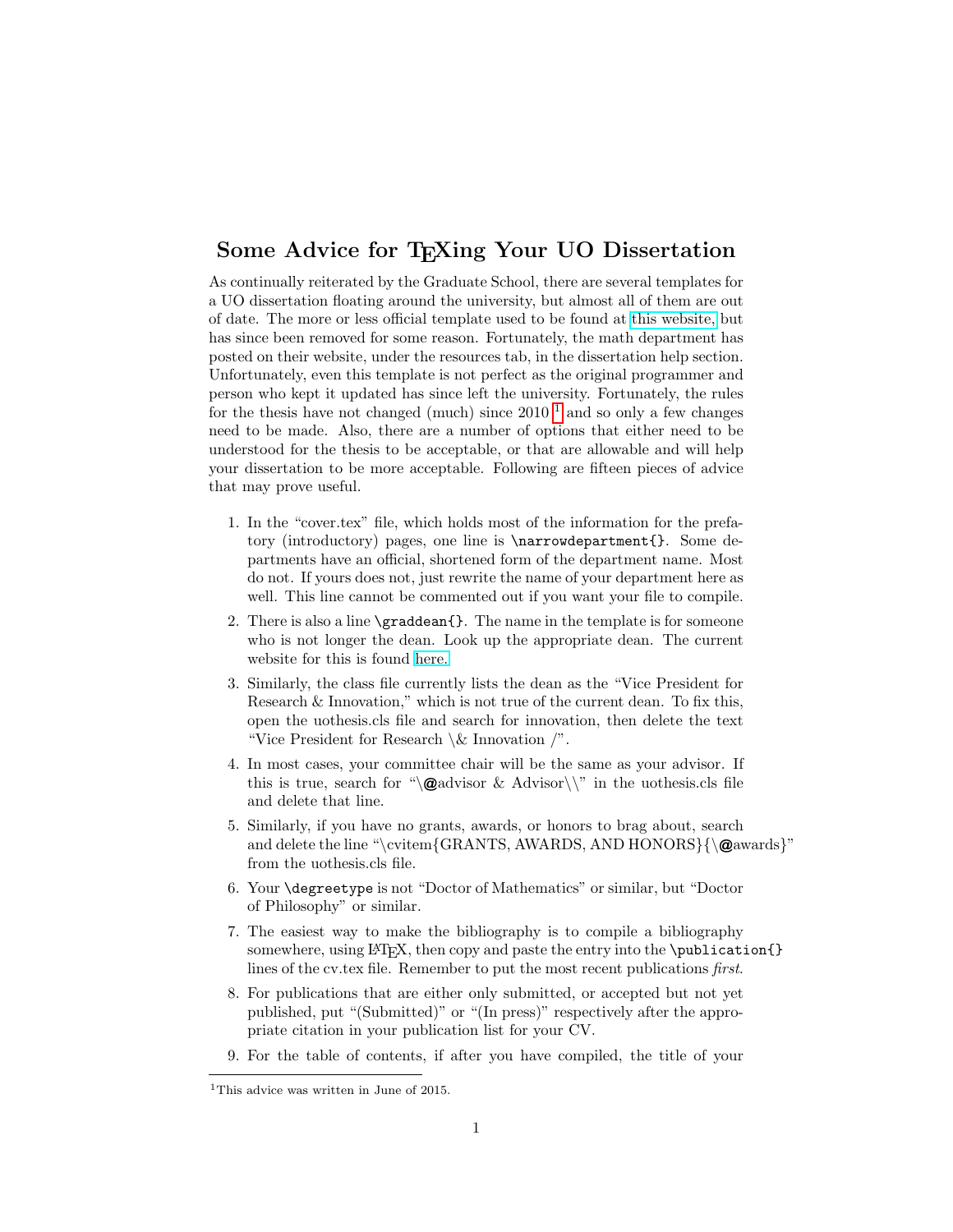chapter goes beyond the length of the line and past the page number, shorten the length of your chapter title. As far as I know there is no quick work around to this, and they do *not* like this happening.

- 10. It is acceptable to change the bibliography style to something appropriate for you discipline. The standard one in the main.tex file, chosen at the very end by the code \bibliographystyle{unsrtnat}, cites only the year in the text, and has no numbers or labels for the bibliography entries in the REFERENCES CITED page. Personally, I prefer the "alpha" style, which gives initials and a year for each reference, like "[DIMM14]". Make sure to include the appropriate package at the beginning of the main.tex file, if you need one! In addition, when you submit the final dissertation, they will ask what style you are using. The easiest way to deal with this is to pick a style that is the same as a journal you've already published in, print out your paper from that journal, and then list that journal as the "style" you selected.
- 11. The class file does not call many common packages used. Don't forget to include your usual packages, and to define your usual theorem types and commands. For a mathematician, you might include the following in your main.tex file:

```
\usepackage{amsmath}
\usepackage{amssymb}
\usepackage{amsthm}
\newcommand{\R}{{\mathbb R}}
\newcommand{\Q}{{\mathbb Q}}
\newcommand{\Z}{\mathbb{Z}}
\newcommand{\Number}{section}
\theoremstyle{plain}
\newtheorem{thm}{Theorem}[\Number]
\newtheorem{lem}[thm]{Lemma}
\newtheorem{lemma}[thm]{Lemma}
\newtheorem{prop}[thm]{Proposition}
\newtheorem{cor}[thm]{Corollary}
\newtheorem{claim}[thm]{Claim}
\newtheorem{remark}[thm]{Remark}
\newtheorem{defn}[thm]{Definition}
\newtheorem{assumpt}[thm]{Assumption}
```
12. The sections in a chapter are not automatically numbered. It is acceptable to have them numbered. Fortunately, the class file makes this easy to change. In the main.tex file, add "numsections" to the list of options in the square brackets of

```
\documentclass[dissertation, copyright, final]{uothesis}
```